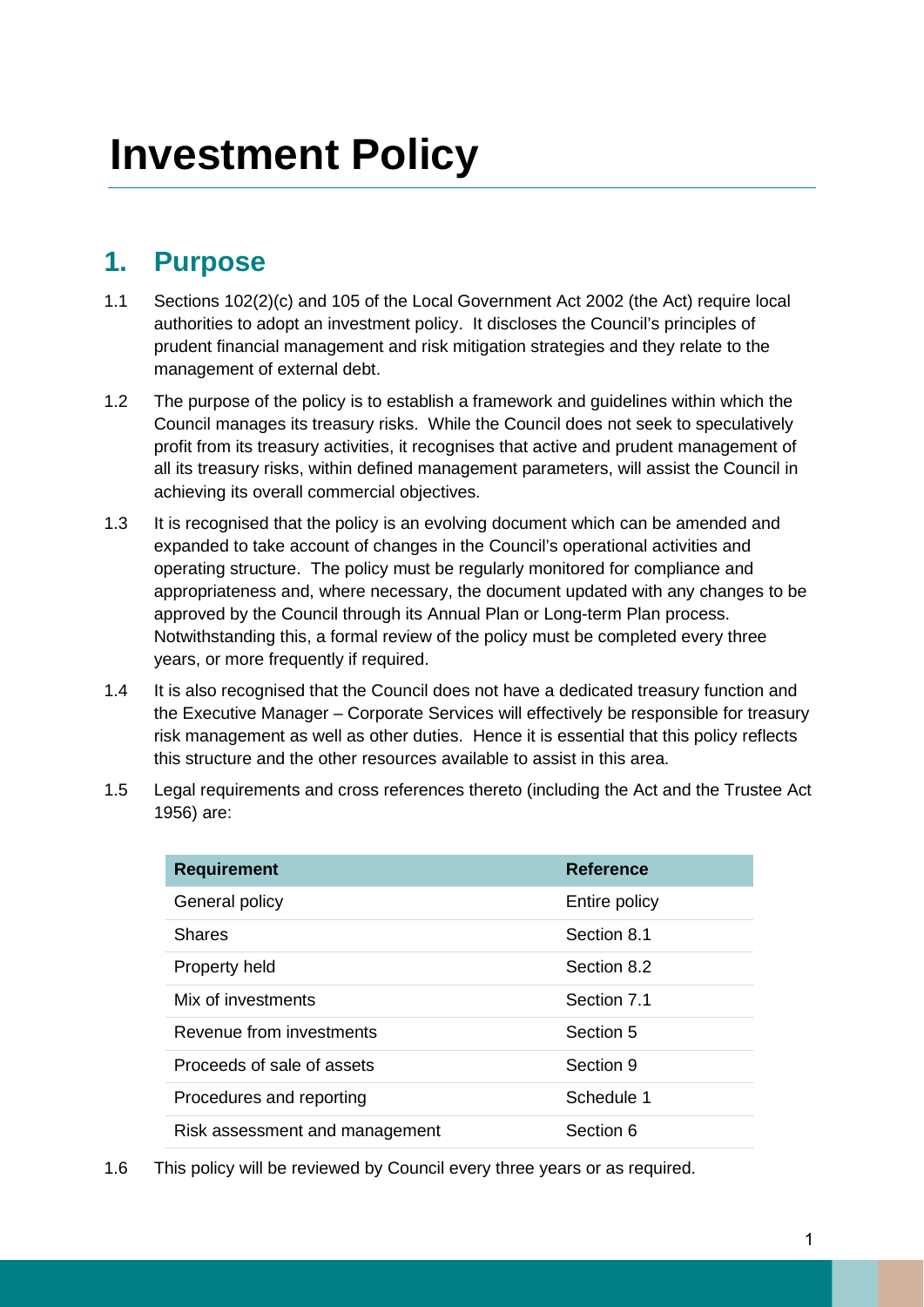# **2. Principles and objectives**

- 2.1 The objectives of this treasury function should be consistent with the Councils' overall commercial objectives, in particular recognising that the Council is a risk adverse organisation, which does not seek to profit from any speculative treasury activity.
- 2.2 The primary objectives of this investment policy are:
	- Minimise the cost of the Council's borrowings through monitoring and implementation of cost-effective financing techniques giving consideration to balance sheet and other strategic limitations
	- To ensure Council has appropriate working capital funds available to carry out its Long-term Plan, Financial Strategy and core objectives
	- To ensure that funds are immediately accessible in the event of a disaster or unexpected failure of infrastructure
	- To ensure that Council is able to meet its liability commitments as they fall due
	- To ensure that legally restricted funds are appropriately accounted for and invested so as to earn reasonable income towards their purposes. (Legally restricted funds include trust funds, and bonds / deposits etc.)
	- To ensure that where Council has resolved to set aside investments for particular purposes, these funds earn interest towards those purposes and are readily available when called upon. (It should be recognised that these funds are by policy of Council only and have no enduring legal status that would bind a future Council)
	- Maintain dialogue and information flows to the Council's funding providers to enhance the commercial relationship between the parties
	- To firstly protect Council/ratepayers capital and to secondly earn an acceptable income
	- To ensure that all statutory requirements are met
	- Safeguard Council's financial market investments by establishing and regularly reviewing investment parameters and ensuring that all investment activities are carried out within these parameters
	- Produce accurate and timely information that can be relied on by senior management and Council for control and exposure monitoring purposes in relation to the investment activities of Council
	- Ensure compliance with the Council's financing and borrowing covenants and ratios specified in this document
	- Maintain adequate internal controls to minimise operational risk while recognising the limited number of personnel who participate in the Council's treasury function.
	- Control cash in an effective and efficient manner.

# **3. Scope**

3.1 This document is binding on Council, Committees of Council, Recreation Reserve Committees, Community Boards, Committees of Community Boards and any Trusts whose accounts are incorporated in the Council's Annual Report and Accounts. The term "Council" includes all the above bodies.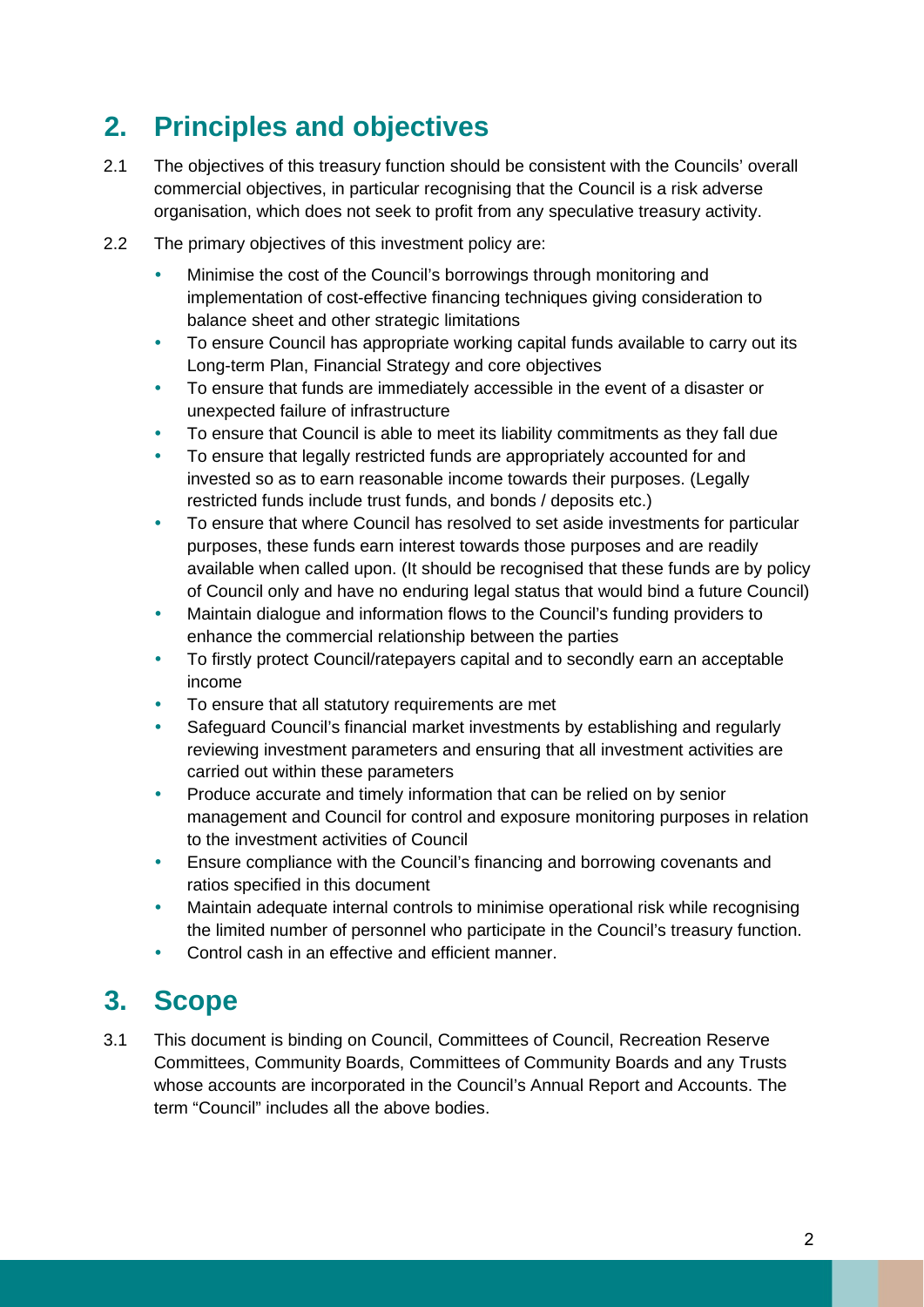# **4. Investing Priorities**

- 4.1 Council's priorities with regards to investing are:
	- Disaster relief funds, working capital and contingency liquidity
	- Capital expenditure that meets Council goals and strategic plan criteria
	- Repayment of debt and internal loans (to reduce external risk exposures)
	- Diversify investment portfolios where appropriate
	- Financial instruments are diversified in term and institution.

# **5. Acceptable Uses of Investment Funds**

5.1 The following are the guidelines for permitted uses of Council's investment funds:

#### **Income/interest**

- Reduction of rates (maintenance and operations)
- Capital expenditure and one-off projects
- Add to capital to increase ability of fund to meet intentions
- Reinvestment as part of a diversified portfolio
- Disaster relief funds and contingency liquidity.

#### **Capital**

- Capital expenditure
- One-off projects
- Disaster relief
- Debt repayment.

## **6. Risk Profile**

6.1 This policy ranks investment opportunities as follows:

#### **High risk**

- Equity shares (other than those currently held)
- Real estate, commercial property and unit trusts (other than those properties held for Council operations)
- Forestry
- Managed investment funds
- Community groups and other local investments
- Repayment of current Council debt including internal loans
- Appropriately-rated fixed interest investments
- Cash on short and long term bank deposits should only be transacted with appropriately rated institutions.
- 6.2 To reduce interest rate exposure, instruments set out in Council's Liability Management Policy may also be utilised as part of this Investment Policy.

# **7. Policy Relating to Cash and Term Investments**

7.1 All cash funds for the time being surplus are to be invested in New Zealand Registered Banks with a short term rating of at least A-. The terms or maturities for short term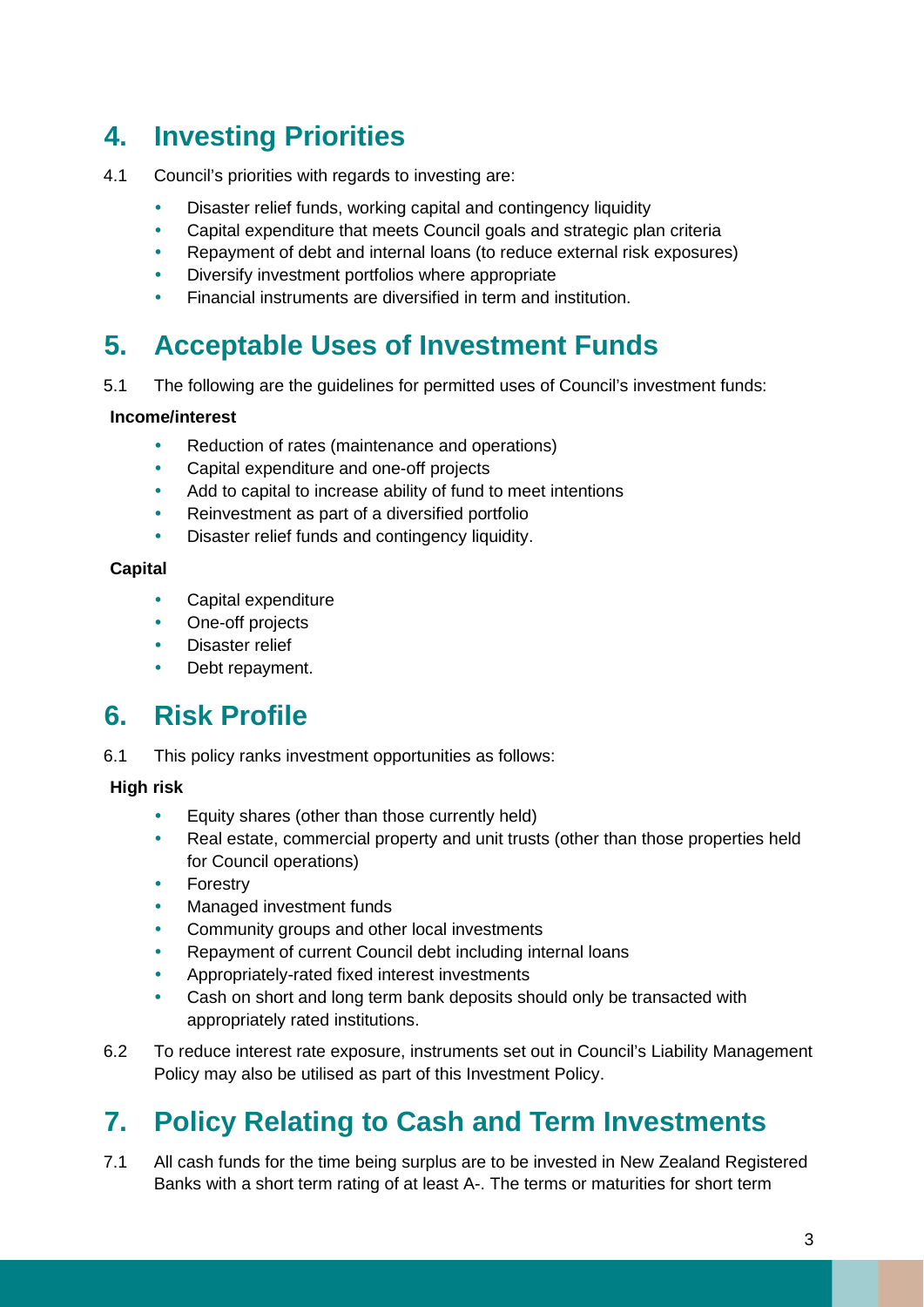investments will be a mixture of on call up to 274 days, so that if necessary, the Council can call upon the funds at relatively short notice, after taking into account projected cashflows.

- 7.2 Longer term investments are entered into where:
	- The investments can be traded on an efficient market.
- 7.3 Approved Investment Categories
	- 7.3.1 Appropriately rated investments are:
	- New Zealand Government investments
	- New Zealand registered banks
	- Local authority stock
	- State owned enterprises
	- Regional health entities
	- Corporates.
- 7.4 On a case by case basis and approved by Council
	- Building societies.
	- 7.4.1 Council will not consider investing with third party institutions unless they meet an acceptable Standard and Poor's (or equivalent) credit rating, where applicable.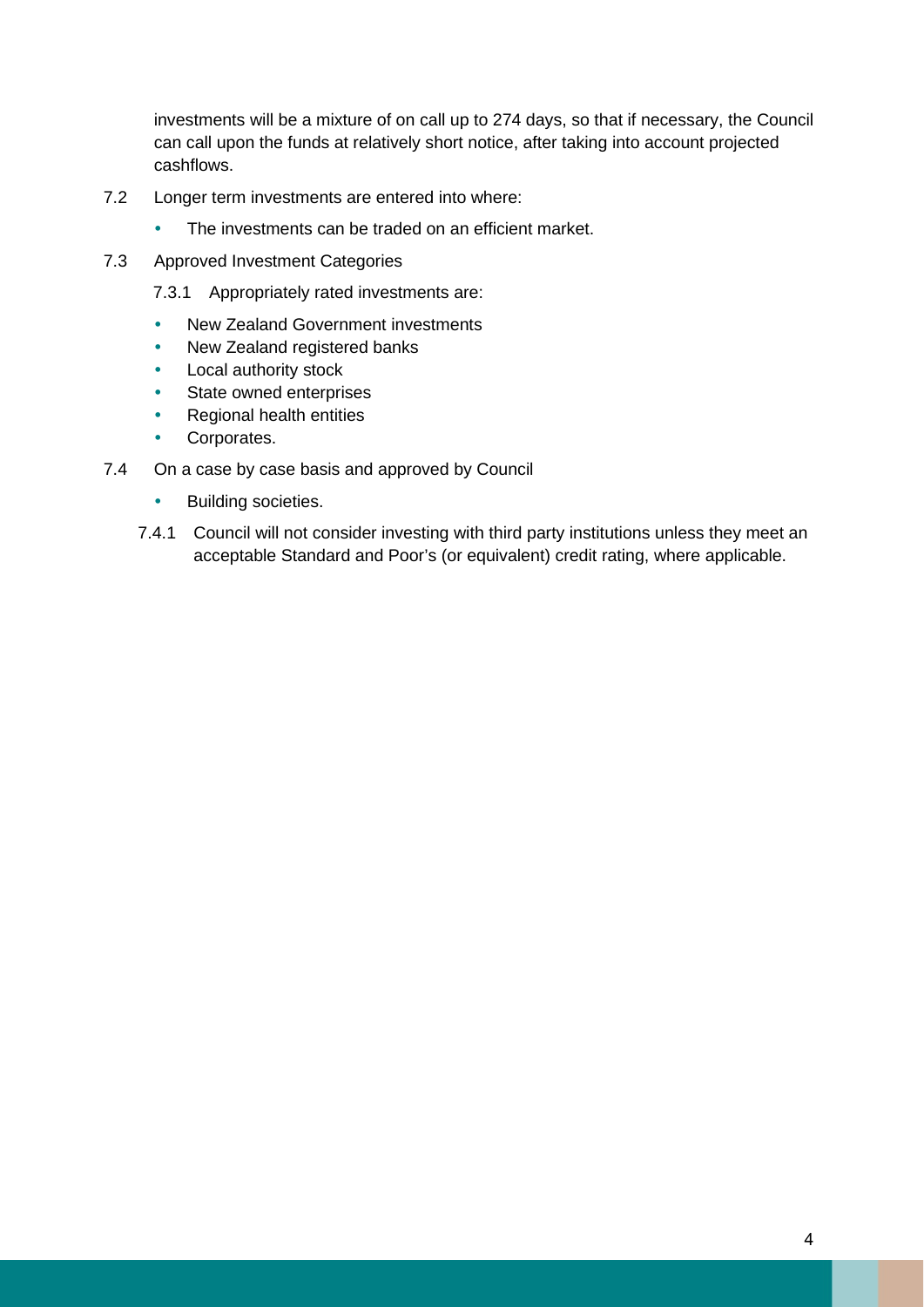#### 7.5 Diversification

7.5.1 Maximum amount per institution as set out in the table below:

### **Short Term and Long Term Investments (Approved Issuers, Instruments and Limits)**

| <b>Authorised</b><br><b>Asset</b><br><b>Classes</b> | Overall<br><b>Portfolio</b><br>Limit (as a<br>% of the<br>total<br>portfolio) | <b>Approved Financial</b><br>Market (must be<br>demonstrated in NZ<br>dollars) Instruments           | <b>Credit Rating</b><br><b>Criteria:</b><br><b>Standard and</b><br>Poor's or<br><b>Moody's or Fitch</b><br>equivalents)                                                   | <b>Limit for Each</b><br><b>Issuer Subject</b><br>to Overall<br><b>Portfolio Limit</b><br>for Issuer<br><b>Class</b> |
|-----------------------------------------------------|-------------------------------------------------------------------------------|------------------------------------------------------------------------------------------------------|---------------------------------------------------------------------------------------------------------------------------------------------------------------------------|----------------------------------------------------------------------------------------------------------------------|
| New Zealand<br>Government                           | 100%                                                                          | <b>Treasury bills</b><br>$\bullet$<br>Government stock<br>$\bullet$                                  | Not applicable                                                                                                                                                            | Unlimited                                                                                                            |
| <b>Rated Local</b><br>Authorities                   | 70%                                                                           | Commercial paper<br>$\bullet$<br>Bonds/MTNS/FRNS<br>$\bullet$                                        | Short-term S&P rating<br>of A1 or better<br>Long-term S&P rating<br>of A- or better<br>Long-term S&P rating<br>of A+ or better<br>Long-term S&P rating<br>of AA or better | \$3 million<br>\$2 million<br>\$3 million<br>\$5 million                                                             |
| <b>Unrated Local</b><br>Authorities                 | 50%                                                                           | Commercial paper<br>$\bullet$<br>Bonds/MTNS/FRNS<br>$\bullet$                                        | not applicable                                                                                                                                                            | \$2 million<br>\$2 million                                                                                           |
| New Zealand<br>Registered<br><b>Banks</b>           | 100%                                                                          | Call/term deposits,<br>$\bullet$<br>bank bills/<br>commercial papers<br>Bonds/MTNS/FRNS<br>$\bullet$ | Short-term S&P rating<br>of A1 or better<br>Long-term S&P rating<br>of A- or better<br>long-term S&P rating of<br>A+ or better                                            | \$20 million<br>\$3 million<br>\$5 million                                                                           |
| <b>State Owned</b><br>Enterprises                   | 50%                                                                           | Commercial paper<br>$\bullet$<br>Bonds/MTNS/FRNS<br>$\bullet$                                        | Short-term S&P rating<br>of A1 or better<br>Long-term S&P rating<br>of BBB+ or better<br>Long-term S&P rating<br>of A+ or better                                          | \$3 million<br>\$1 million<br>\$3 million                                                                            |
| Corporates*                                         | 50%                                                                           | Commercial paper<br>$\bullet$<br>Bonds/MTNS/FRNS                                                     | Short-term S&P rating<br>of A1 or better<br>Long-term S&P rating<br>of A- or better<br>Long-term S&P rating<br>of A+ or better<br>Long-term S&P rating<br>of AA or better | \$2 million<br>\$1 million<br>\$2 million<br>\$3 million                                                             |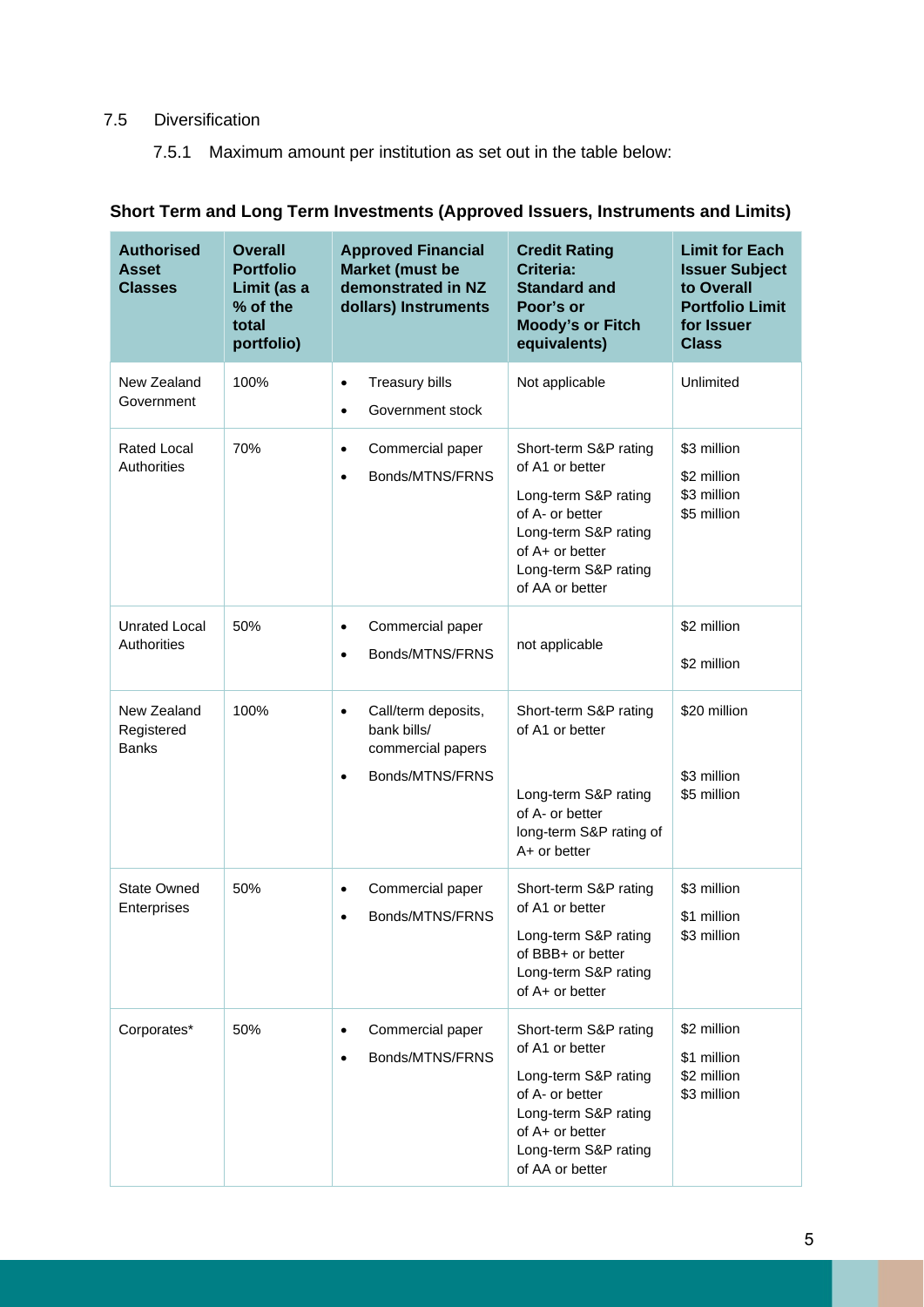| <b>Authorised</b><br><b>Asset</b><br><b>Classes</b> | <b>Overall</b><br><b>Portfolio</b><br>Limit (as a<br>$%$ of the<br>total<br>portfolio) | <b>Approved Financial</b><br><b>Market (must be</b><br>demonstrated in NZ<br>dollars) Instruments | <b>Credit Rating</b><br>Criteria:<br><b>Standard and</b><br>Poor's or<br><b>Moody's or Fitch</b><br>equivalents)                                                            | <b>Limit for Each</b><br><b>Issuer Subject</b><br>to Overall<br><b>Portfolio Limit</b><br>for Issuer<br><b>Class</b> |
|-----------------------------------------------------|----------------------------------------------------------------------------------------|---------------------------------------------------------------------------------------------------|-----------------------------------------------------------------------------------------------------------------------------------------------------------------------------|----------------------------------------------------------------------------------------------------------------------|
| Financials*                                         | 30%                                                                                    |                                                                                                   | Short-term S&P rating<br>of A1 or better<br>Long-term S&P rating<br>of A- or better<br>Long-term S&P rating<br>of $A+$ or better<br>Long-term S&P rating<br>of AA or better | \$2 million<br>\$1 million<br>\$2 million<br>\$3 million                                                             |

\* The combined holding of Corporates and Financials shall not exceed 70% of the portfolio

- 7.6 Interest rate risk and term profile
	- 7.6.1 There is a trade-off between availability of funds and interest rate risk. This policy accepts a greater degree of interest rate risk in order to have accessible funds.
- 7.7 Current account management
	- 7.7.1 The current account credit balance should not exceed \$750,000 for more than four continuous working days.
	- 7.7.2 It is permitted to go into overdraft for up to \$500,000 on a maximum of 10 days per year.
- 7.8 Average return Comparative benchmark
	- 7.8.1 The short term portfolio shall be benchmarked against the published 90 day bank bill rate.
	- 7.8.2 The emphasis is on capital protection rather than maximising returns. Nevertheless, returns should be maximised within the parameters of this policy.
	- 7.8.3 The short term portfolio will be benchmarked against the ANZ 90 day bill index on a quarterly basis.
	- 7.8.4 The long term portfolio will be benchmarked against the ANZ Corporate A Grade Index on a quarterly basis measurement, and this will be required to be within 2.5 and 3.5 years.

Compliance with the benchmarking and duration requirements is not necessary if the nominal value of the portfolio is less than \$20 million.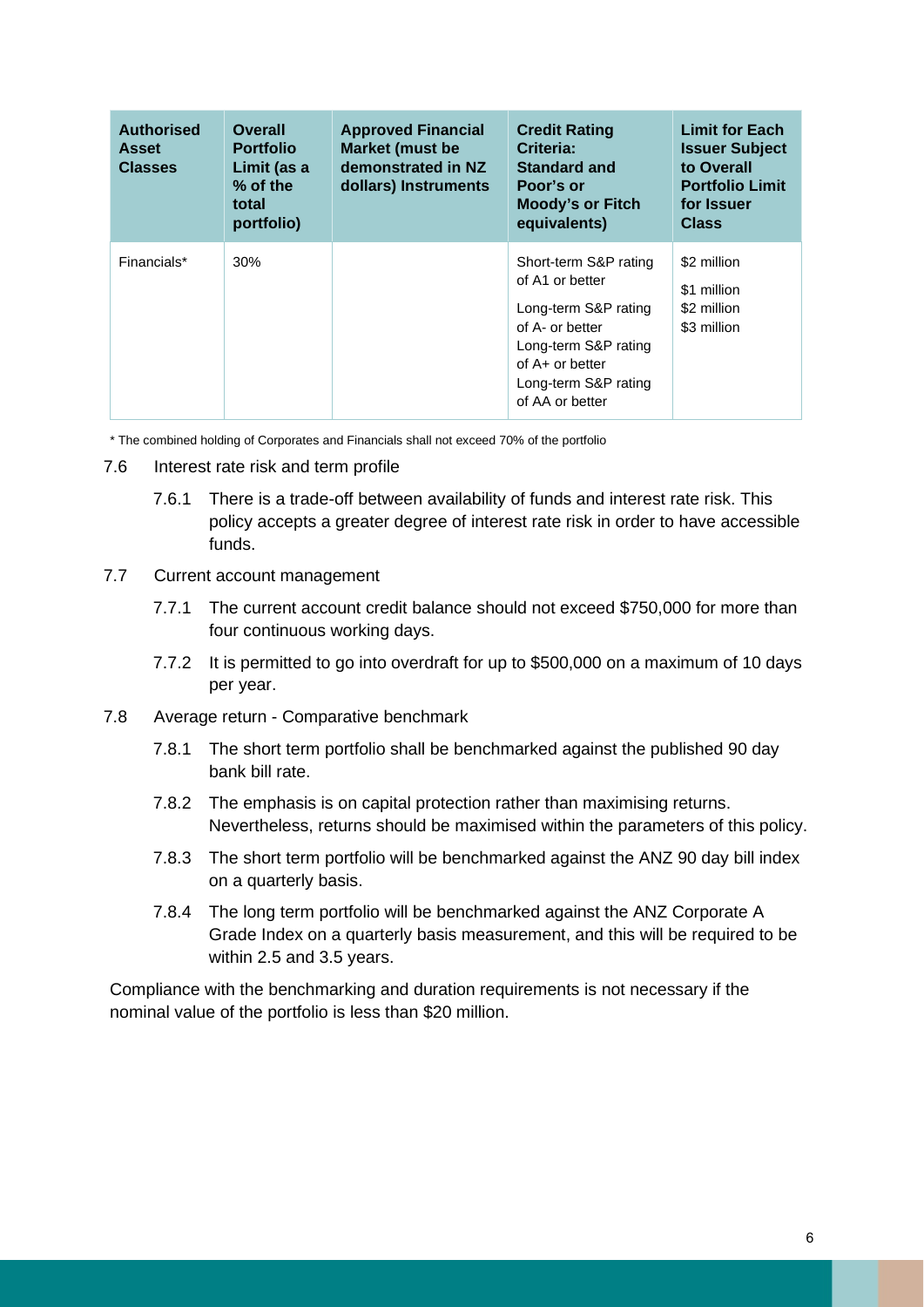# **8. Policy on other Forms of Investing**

- 8.1 Equity Investments
	- 8.1.1 Equity investments may be entered into by specific resolution of Council. Any equity sales must be by specific resolution of Council unless the shares are externally managed through a managed equity fund.
- 8.2 Real Estate, Commercial Property and Unit Trusts
	- 8.2.1 There will be:
	- Investment allowed by way of specific resolution of the Council
	- Investment in property not directly contributing to community outcomes/activities where the investment is supported by a positive business case and provides income in addition to rating income.
- 8.3 Forestry
	- 8.3.1 Existing forestry investment will continue having regard to existing contractual Arrangements, commercial return, best forms of land use, environmental and community outcomes.
	- 8.3.2 Additional investment in forestry is permitted:
	- On existing Council land subject to approval by Council, providing there is reasonable evidence to suggest that it is the best and highest use of that land; or
	- In conjunction with meeting other goals, in which case it becomes a higher priority investment.
	- 8.3.3 Expenditure incurred in developing and growing forestry will be treated as capital/investing expenditure for accounting purposes. Forestry will be valued annually at fair value less estimated costs to sell in the Council's Annual Report.
- 8.4 Repayment of Debt
	- 8.4.1 Subject to Council resolution or a stated intention in the Annual Plan, it is permitted to use existing funds to repay debt, providing suitable internal arrangements are put in place to prevent any change in rates distribution among particular groups of ratepayers.
- 8.5 Community Groups
	- 8.5.1 If there is to be investment in a community group, then:
	- Consideration will be given as to whether a guarantee would be more appropriate
	- Funds will only be lent upon a resolution of the Council
	- No funds are to be lent until all conditions of approval are satisfied and it is unconditional.
	- 8.5.2 A community group is defined as a non-profit locally based group.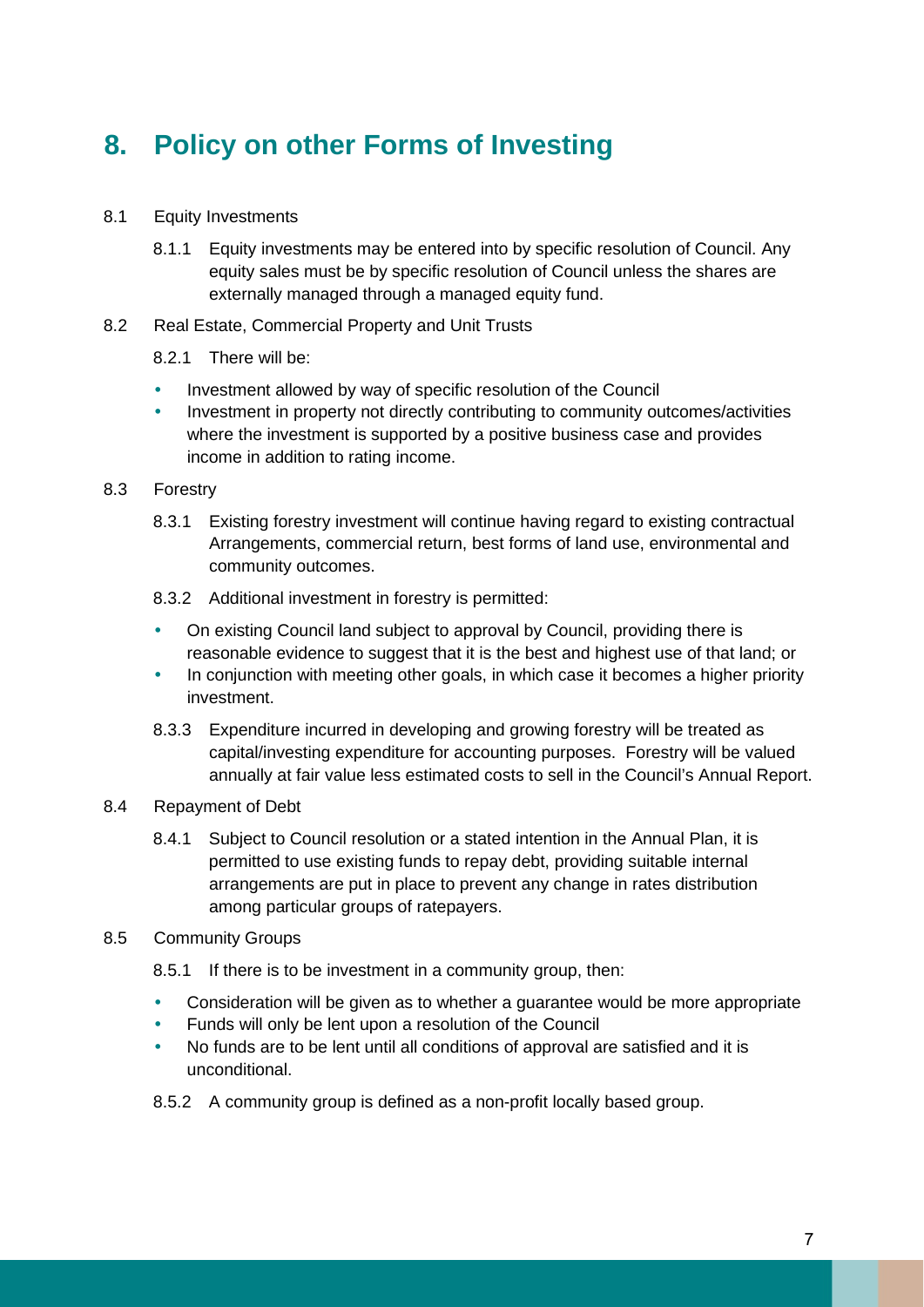- 8.5.3 Minimum securities and assurances are:
- Going concern assurance from committee; and
- Written agreement that assets financed will vest in Council or the community and will not be offered as security to any other party; and
- Legal advice and formalised security to be obtained for sums over \$25,000 unless for buildings on Council land that would already vest in the Council pursuant to a clause in a lease document that has been prepared pursuant to legal advice; and
- Provision of annual audited accounts or, if in inaugural year, projections/budgets.
- 8.6 Advances to promote other objectives will be made:
	- Only by specific resolution of Council; and
	- Council require first mortgage over the property / assets
- 8.7 Market interest rates will be charged or where economic benefit to the District/community is considered greater sole discretion is given to Council.
- 8.8 New Zealand Local Government Funding Authority (LGFA)
	- 8.8.1 Despite anything earlier in this policy, Council may invest in shares and other financial instruments in the LGFA, and may borrow to fund that investment. The Council's objective in making such an investment will be to:
	- Obtain a return of the investment, and
	- Ensure that the LGFA has sufficient capital to become and remain viable, meaning that it continues as a source of debt funding for Council.
	- 8.8.2 Because of the dual objective, the Council may invest in LGFA shares in circumstances in which the return on investment is potentially lower that the return it could achieve with alternative investments
	- 8.8.3 If required in connection with the investment, the Council may also subscribe for uncalled capital in the LGFA.

### **9. Proceeds from Sale of Assets**

- 9.1 Net proceeds from asset sales will be invested for the following purposes:
	- Capital expenditure; or
	- Contingencies; or
	- One-off operational items (e.g. grants if the Council is satisfied that the receiver of the grant is likely to be able to maintain the worth of the asset to the Community); or
	- Reduce external debt; or
	- Reinvestment for future gains.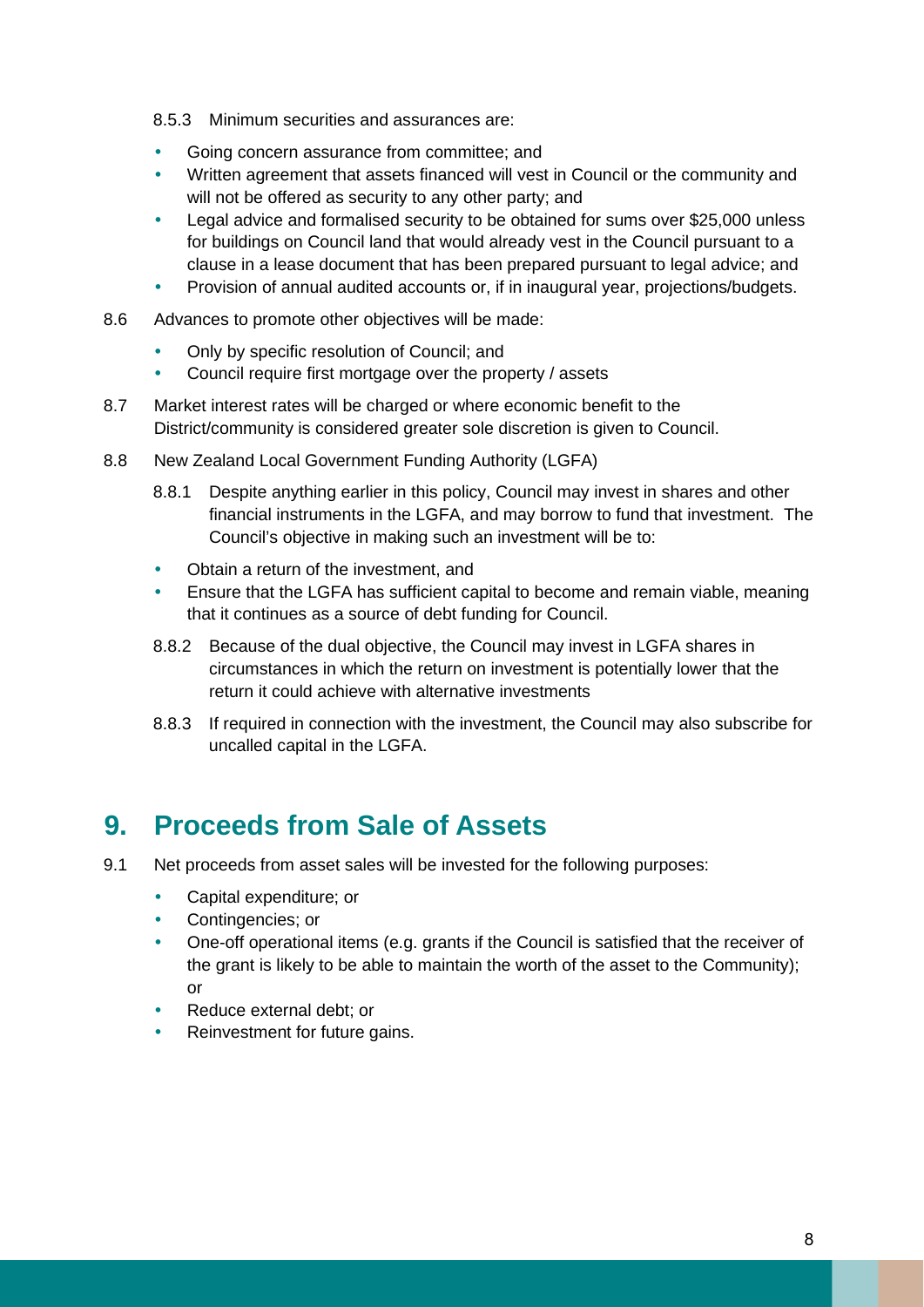# **Schedule 1**

### **Organisational Responsibilities and Internal Controls**

### **1. Council**

- Approves any annual borrowing programme contained in the Annual Plan
- Approves any risk management strategy outside the delegated authorities outlined in this policy document
- Approve Investment policy
- Review treasury activity through regular reporting
- Approves new borrowing facilities from the banking sector and capital markets, including the Local Government Funding Agency (LGFA), upon recommendation from the Chief Executive (CE).

### **2. Chief Executive**

- Submits to the Council new or amended borrowing facilities which have been negotiated by the Executive Manager – Corporate Services (EM-CS)
- Approves all debt-related interest management strategies submitted by the EM-CS
- Approves any amendments to the Investment Policy recommended by EM-CS, prior to submission to Council for approval
- Approve authorised electronic signatory positions
- In the absence of the EM-CS, undertakes the following treasury transactions or delegates to the Finance Manager where permissible under his/her permissions:
	- a. Funding from bank facilities and the capital markets including the LGFA
	- b. Interest rate derivatives transactions relating to the hedging of Council's debt.

### **3. Executive Manager - Corporate Services**

- Overall responsibility for the treasury function and the regular review of the Investment **Policy**
- Approve opening and closing of bank accounts and new banking facilities
- Arranges all new or amended borrowing facilities to then submit to the CE for approval and then to Council for final approval
- Submits all debt related interest management strategies to the CE for approval
- Provide policy advice as needed and reports to the CE and Council on overall treasury risk management issues regularly
- Manages the funding and liquidity activities of the Council
- Authority to electronically transfer funds between specified bank accounts that have been set up on the Council's bank cash management system
- Approve authorised electronic signatory positions
- Maintains lender relationships with the banks and capital markets, including the LGFA
- Monitors and reviews the ongoing treasury risk management performance of Council to ensure compliance with the policy parameters.